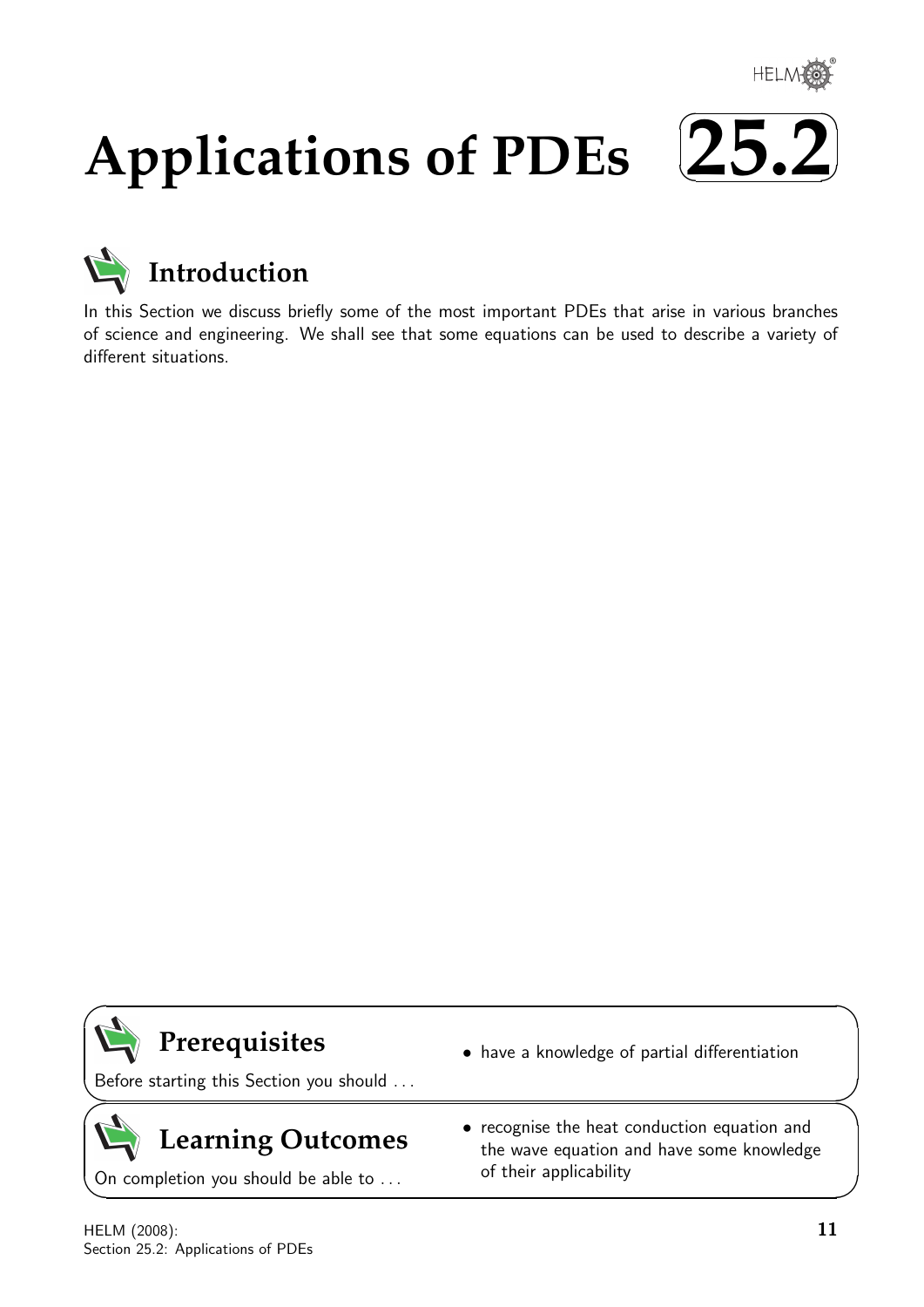Key Point 4 by no means exhausts the types of PDE which are important in applications. In this Section we will discuss those three PDEs in Key Point 4 in more detail and briefly discuss other PDEs over a wide range of applications. We will omit detailed derivations.

### **1. Wave equation**

The simplest situation to give rise to the one-dimensional wave equation is the motion of a stretched string - specifically the **transverse vibrations** of a string such as the string of a musical instrument. Assume that a string is placed along the x-axis, is stretched and then fixed at ends  $x = 0$  and  $x = L$ ; it is then deflected and at some instant, which we call  $t = 0$ , is released and allowed to vibrate. The quantity of interest is the deflection u of the string at any point  $x, 0 \le x \le L$ , and at any time  $t > 0$ . We write  $u = u(x, t)$ . Figure 2 shows a possible displacement of the string at a fixed time t.



Figure 2

Subject to various assumptions  $\cdots$ 

- 1. damping forces such as air resistance are negligible
- 2. the weight of the string is negligible
- 3. the tension in the string is tangential to the curve of the string at any point
- 4. the string performs small transverse oscillations i.e. every particle of the string moves strictly vertically and such that its deflection and slope as every point on the string is small.

 $\cdots$  it can be shown, by applying Newton's law of motion to a small segment of the string, that  $u$ satisfies the PDE

$$
\frac{\partial^2 u}{\partial t^2} = c^2 \frac{\partial^2 u}{\partial x^2} \tag{1}
$$

where  $c^2 = \frac{T}{T}$ ρ ,  $\rho$  being the mass per unit length of the string and  $T$  being the (constant) horizontal component of the tension in the string. To determine  $u(x, t)$  uniquely, we must also know

- 1. the initial definition of the string at the time  $t = 0$  at which it is released
- 2. the initial velocity of the string.

Thus we must be given initial conditions

$$
u(x,0) = f(x) \qquad 0 \le x \le L \qquad \text{(initial position)}
$$

$$
\frac{\partial u}{\partial t}(x,0) = g(x) \qquad 0 \le x \le L \qquad \text{(initial velocity)}
$$

where  $f(x)$  and  $g(x)$  are known.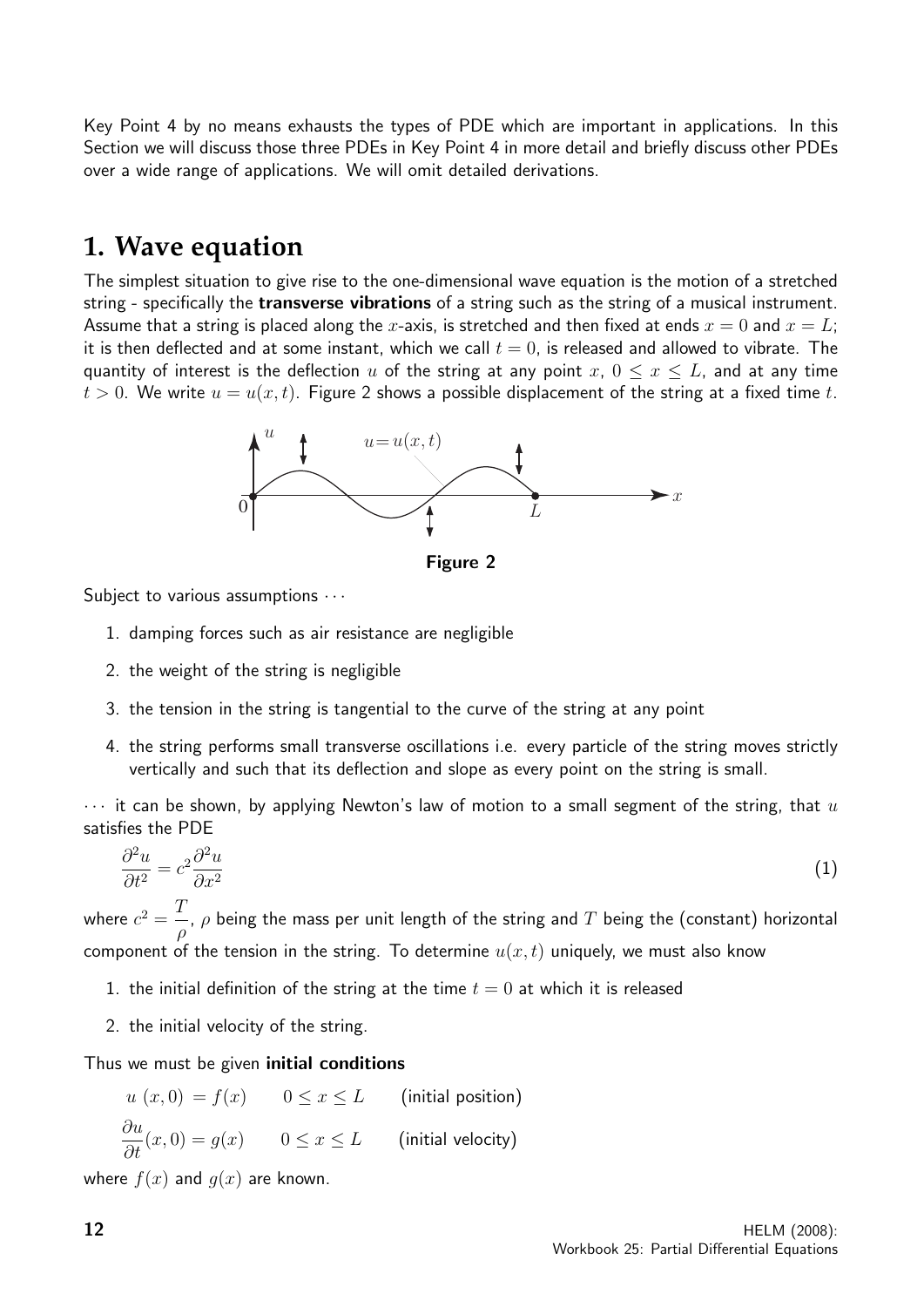

These two initial conditions are in addition to the two **boundary conditions** 

$$
u(0,t) = u(L,t) = 0 \qquad \text{for } t \ge 0
$$

which indicate that the string is fixed at each end. In Example 2 discussed in Section 25.1 we had

$$
f(x) = u_0 \sin\left(\frac{\pi x}{\ell}\right)
$$
  
 
$$
g(x) = 0 \qquad \text{(string initially at rest)}.
$$

The PDE (1) is the (undamped) wave equation. We will discuss solutions of it for various initial conditions later. More complicated forms of the wave equation would arise if some of the assumptions were modified. For example:

(a)  $\frac{\partial^2 u}{\partial x^2}$  $rac{\partial^2 u}{\partial t^2} = c^2 \frac{\partial^2 u}{\partial x^2}$  $\partial x^2$  $-g$  if the weight of the string was allowed for, (b)  $\frac{\partial^2 u}{\partial t^2}$  $rac{\partial^2 u}{\partial t^2} = c^2 \frac{\partial^2 u}{\partial x^2}$  $\partial x^2$  $-\alpha \frac{\partial u}{\partial t}$  $\frac{\partial \alpha}{\partial t}$  if a damping force proportional to the velocity of the string (with damping constant  $\alpha$ ) was included.

Equation (1) is referred to as the one-dimensional wave equation because only one space variable,  $x$ , is present. The two-dimensional (undamped) wave equation is, in Cartesian coordinates,

$$
\frac{\partial^2 u}{\partial t^2} = c^2 \left( \frac{\partial^2 u}{\partial x^2} + \frac{\partial^2 u}{\partial y^2} \right) \tag{2}
$$

This arises for example when we model the transverse vibrations of a membrane. See Figures 3(a), 3(b). Here  $u(x, y, t)$  is the definition of a point  $(x, y)$  on the membrane at time t. Again, a boundary condition must be specified: commonly

$$
u = 0 \qquad t \ge 0
$$

on the boundary of the membrane, if this is fixed (clamped). Also initial conditions must be given

$$
u(x, y, 0) = f(x, y)
$$
 (initial position)  $\frac{\partial u}{\partial t}(x, y, 0) = g(x, y)$  (initial velocity)

For a **circular** membrane, such as a drumhead, polar coordinates defined by  $x = r \cos \theta$ ,  $y = r \sin \theta$ would be more convenient than Cartesian. In this case (2) becomes

$$
\frac{\partial^2 u}{\partial t^2} = c^2 \left( \frac{\partial^2 u}{\partial r^2} + \frac{1}{r} \frac{\partial u}{\partial r} + \frac{1}{r^2} \frac{\partial^2 u}{\partial \theta^2} \right) \qquad 0 \le r \le R, \qquad 0 \le \theta \le 2\pi
$$

for a circular membrane of radius  $R$ .



Figure 3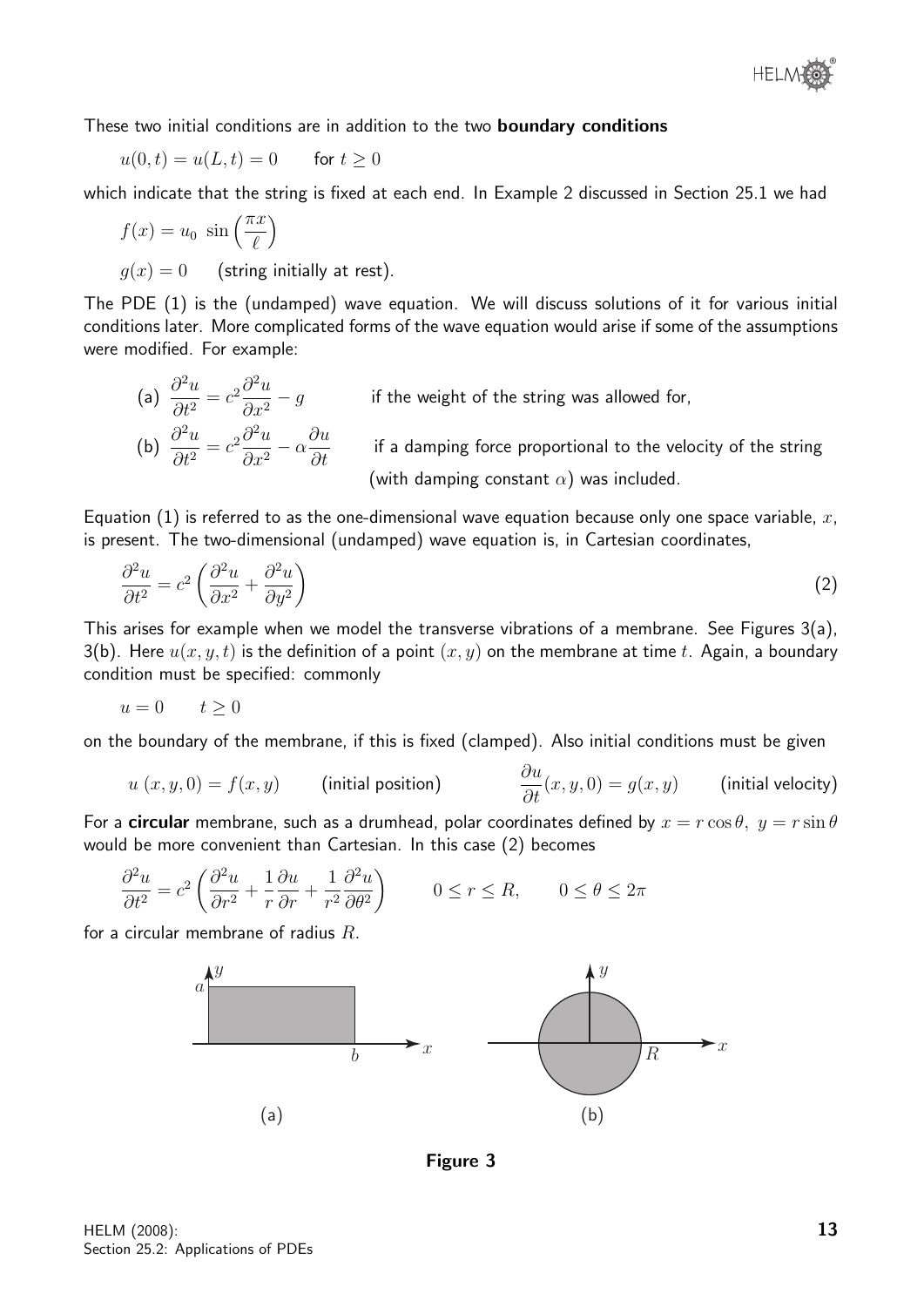## **2. Heat conduction equation**

Consider a long thin bar, or wire, of constant cross-section and of homogeneous material oriented along the  $x$ -axis (see Figure 4).



#### Figure 4

Imagine that the bar is thermally insulated laterally and is sufficiently thin that heat flows (by conduction) only in the x-direction. Then the temperature  $u$  at any point in the bar depends only on the x-coordinate of the point and the time t. By applying the principle of conservation of energy it can be shown that  $u(x, t)$  satisfies the PDE

$$
\frac{\partial u}{\partial t} = k \frac{\partial^2 u}{\partial x^2} \qquad 0 \le x \le L \tag{3}
$$

where k is a positive constant. In fact k, sometimes called the **thermal diffusivity** of the bar, is given by

$$
k = \frac{\kappa}{s\rho}
$$

where  $\kappa =$  thermal conductivity of the material of the bar

 $s =$  specific heat capacity of the material of the bar

 $\rho =$  density of the material of the bar.

The PDE (3) is called the one-dimensional heat conduction equation (or, in other contexts where it arises, the diffusion equation).



What is the obvious difference between the wave equation (1) and the heat conduction equation (3)?

Your solution

#### Answer

Both equations involve second derivatives in the space variable  $x$  but whereas the wave equation has a second derivative in the time variable t the heat conduction equation has only a first derivative in t. This means that the solutions of  $(3)$  are quite different in form from those of  $(1)$  and we shall study them separately later.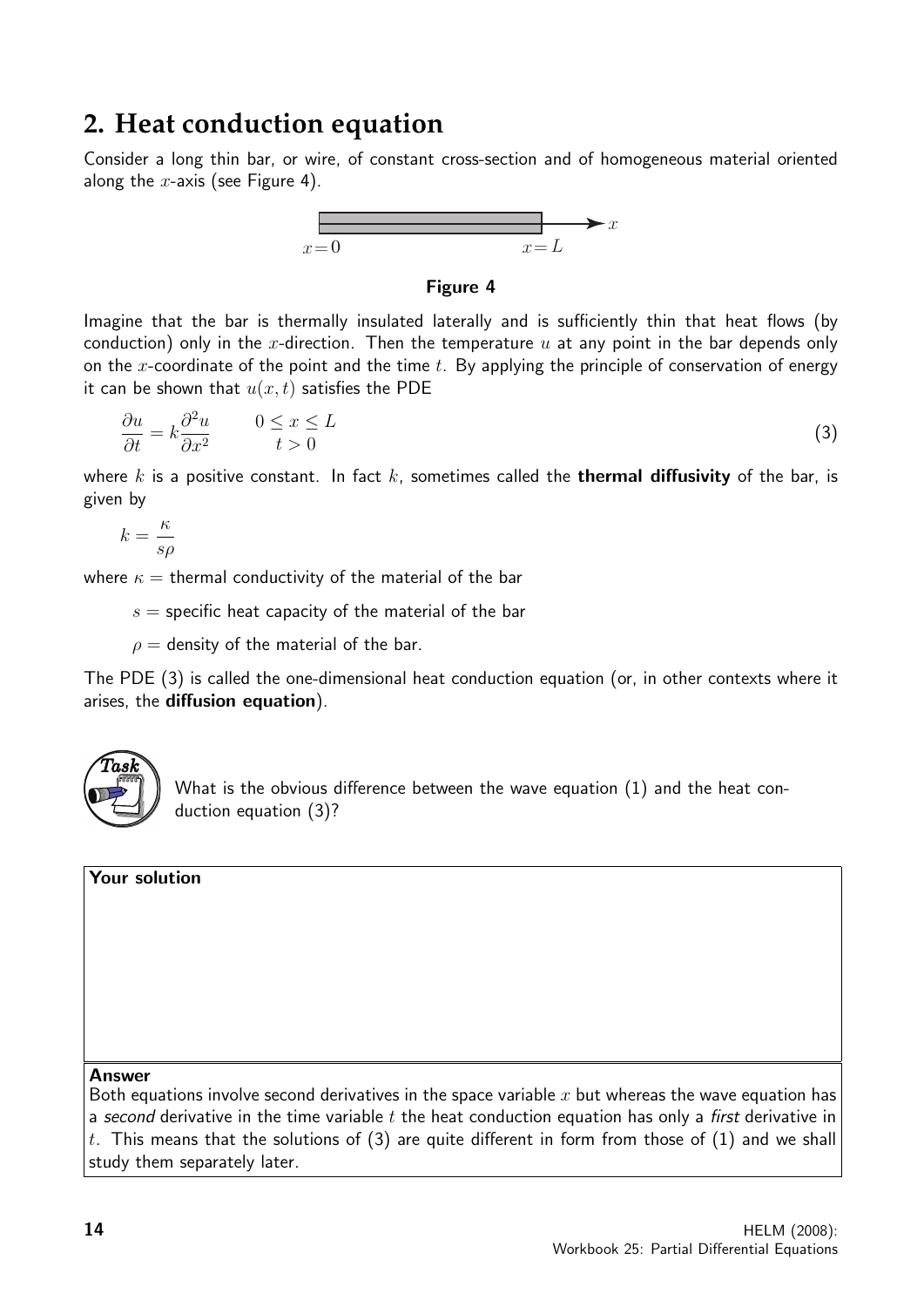The fact that (3) is first order in t means that only one initial condition at  $t = 0$  is needed, together with two boundary conditions, to obtain a unique solution. The usual initial condition specifies the initial temperature distribution in the bar

$$
u(x,0) = f(x)
$$

where  $f(x)$  is known. Various types of boundary conditions at  $x = 0$  and  $x = L$  are possible. For example:

- (a)  $u(0, t) = T_1$  and  $u(L, T) = T_2$  (ends of the bar are at constant temperatures  $T_1$  and  $T_2$ ).
- (b)  $\frac{\partial u}{\partial x}(0,t) = \frac{\partial u}{\partial x}(L,t) = 0$  which are **insulation** conditions since they tell us that there is no heat flow through the ends of the bar.

As you would expect, there are two-dimensional and three-dimensional forms of the heat conduction equation. The two dimensional version of (3) is

$$
\frac{\partial u}{\partial t} = k \left( \frac{\partial^2 u}{\partial x^2} + \frac{\partial^2 u}{\partial y^2} \right) \tag{4}
$$

where  $u(x, y, t)$  is the temperature in a flat plate. The plate is assumed to be thin and insulated on its top and bottom surface so that no heat flow occurs other than in the  $Oxy$  plane. Boundary conditions and an initial condition are needed to give unique solutions of (4). For example if the plate is rectangular as in Figure 5:





typical boundary conditions might be

 $u(x, 0) = T_1$   $0 \le x \le a$  (bottom side at fixed temperature)  $\displaystyle \frac{\partial u}{\partial x} (a,y) = 0 \qquad 0 \leq y \leq b$  (right-hand side insulated)  $u(x, b) = T_2$  0  $\le x \le a$  (top side at fixed temperature)  $u(0, y) = 0$   $0 \le y \le b$  (left hand side at zero fixed temperature).

An initial condition would have the form  $u(x, y, 0) = f(x, y)$ , where f is a given function.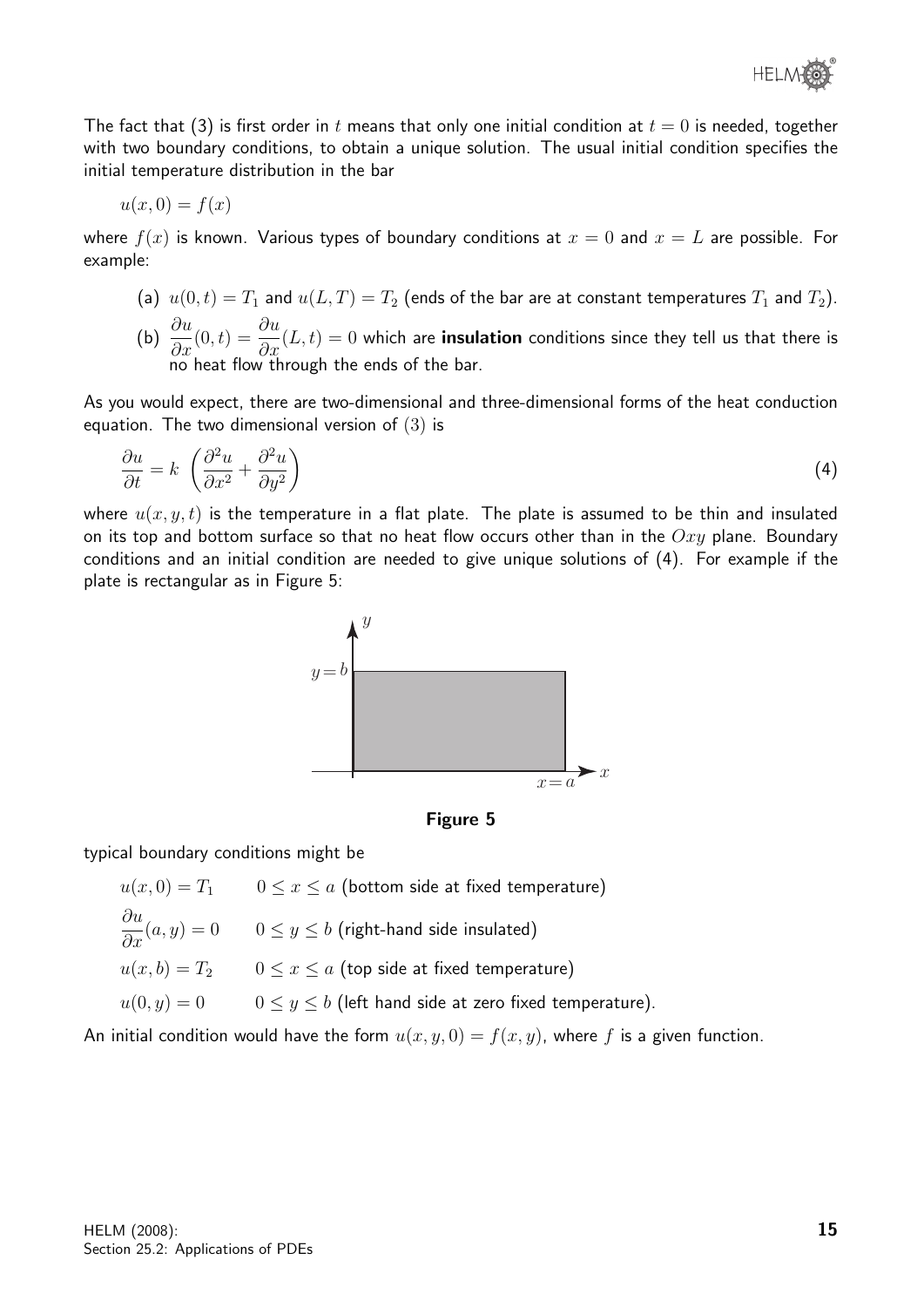### **3. Transmission line equations**

In a long electrical cable or a telephone wire both the current and voltage depend upon position along the wire as well as the time (see Figure 6).



Figure 6

It is possible to show, using basic laws of electrical circuit theory, that the electrical current  $i(x, t)$ satisfies the PDE

$$
\frac{\partial^2 i}{\partial x^2} = LC \frac{\partial^2 i}{\partial t^2} + (RC + GL) \frac{\partial i}{\partial t} + RGi
$$
\n(5)

where the constants  $R, L, C$  and  $G$  are, for unit length of cable, respectively the resistance, inductance, capacitance and leakage conductance. The voltage  $v(x, t)$  also satisfies (5). Special cases of (5) arise in particular situations. For a submarine cable  $G$  is negligible and frequencies are low so inductive effects can also be neglected. In this case (5) becomes

$$
\frac{\partial^2 i}{\partial x^2} = RC \frac{\partial i}{\partial t} \tag{6}
$$

which is called the submarine equation or telegraph equation. For high frequency alternating currents, again with negligible leakage, (5) can be approximated by

$$
\frac{\partial^2 i}{\partial x^2} = LC \frac{\partial^2 i}{\partial t^2} \tag{7}
$$

which is called the high frequency line equation.

 $\widehat{T}$ as $\widehat{k}$ What PDEs, already discussed, have the same form as equations (6) or (7)?

Your solution

#### Answer

(6) has the same form as the one-dimensional heat conduction equation.

(7) has the same form as the one-dimensional wave equation.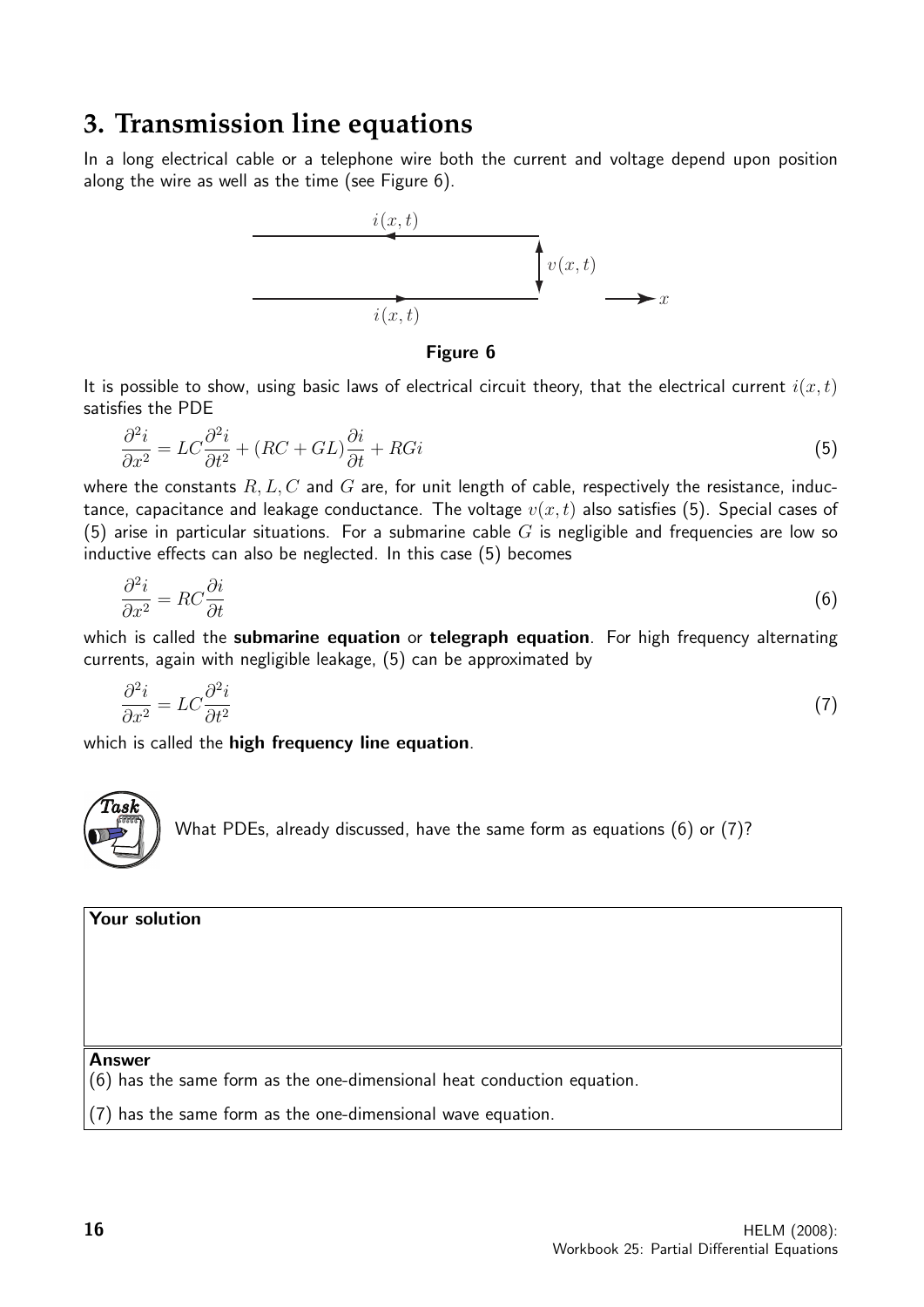# **4. Laplace's equation**

If you look back at the two-dimensional heat conduction equation (4):

$$
\frac{\partial u}{\partial t} = k \left( \frac{\partial^2 u}{\partial x^2} + \frac{\partial^2 u}{\partial y^2} \right)
$$

it is clear that if the heat flow is steady, i.e. time independent, then  $\frac{\partial u}{\partial \theta}$  $\frac{\partial u}{\partial t} = 0$  so the temperature  $u(x, y)$  is a solution of

$$
\frac{\partial^2 u}{\partial x^2} + \frac{\partial^2 u}{\partial y^2} = 0\tag{8}
$$

(8) is the two-dimensional Laplace equation. Both this, and its three-dimensional counterpart

$$
\frac{\partial^2 u}{\partial x^2} + \frac{\partial^2 u}{\partial y^2} + \frac{\partial^2 u}{\partial z^2} = 0
$$
\n(9)

arise in a wide variety of applications, quite apart from steady state heat conduction theory. Since time does not arise in  $(8)$  or  $(9)$  it is evident that Laplace's equation is always a model for **equilibrium** situations. In any problem involving Laplace's equation we are interested in solving it in a specific region  $R$  for given boundary conditions. Since conditions may involve

- (a) u specified on the boundary curve C (two dimensions) or boundary surface S (three dimensions) of the region  $R$ . Such boundary conditions are called **Dirichlet conditions**.
- (b) The derivative of  $u$  normal to the boundary, written  $\frac{\partial u}{\partial u}$  $\frac{\partial}{\partial n}$ , specified on  $C$  or  $S$ . These are referred to as Neumann boundary conditions.
- (c) A mixture of (a) and (b).

Some areas in which Laplace's equation arises are

- (a) electrostatics ( $u$  being the electrostatic potential in a charge free region)
- (b) gravitation ( $u$  being the gravitational potential in free space)
- (c) steady state flow of inviscid fluids
- (d) steady state heat conduction (as already discussed)